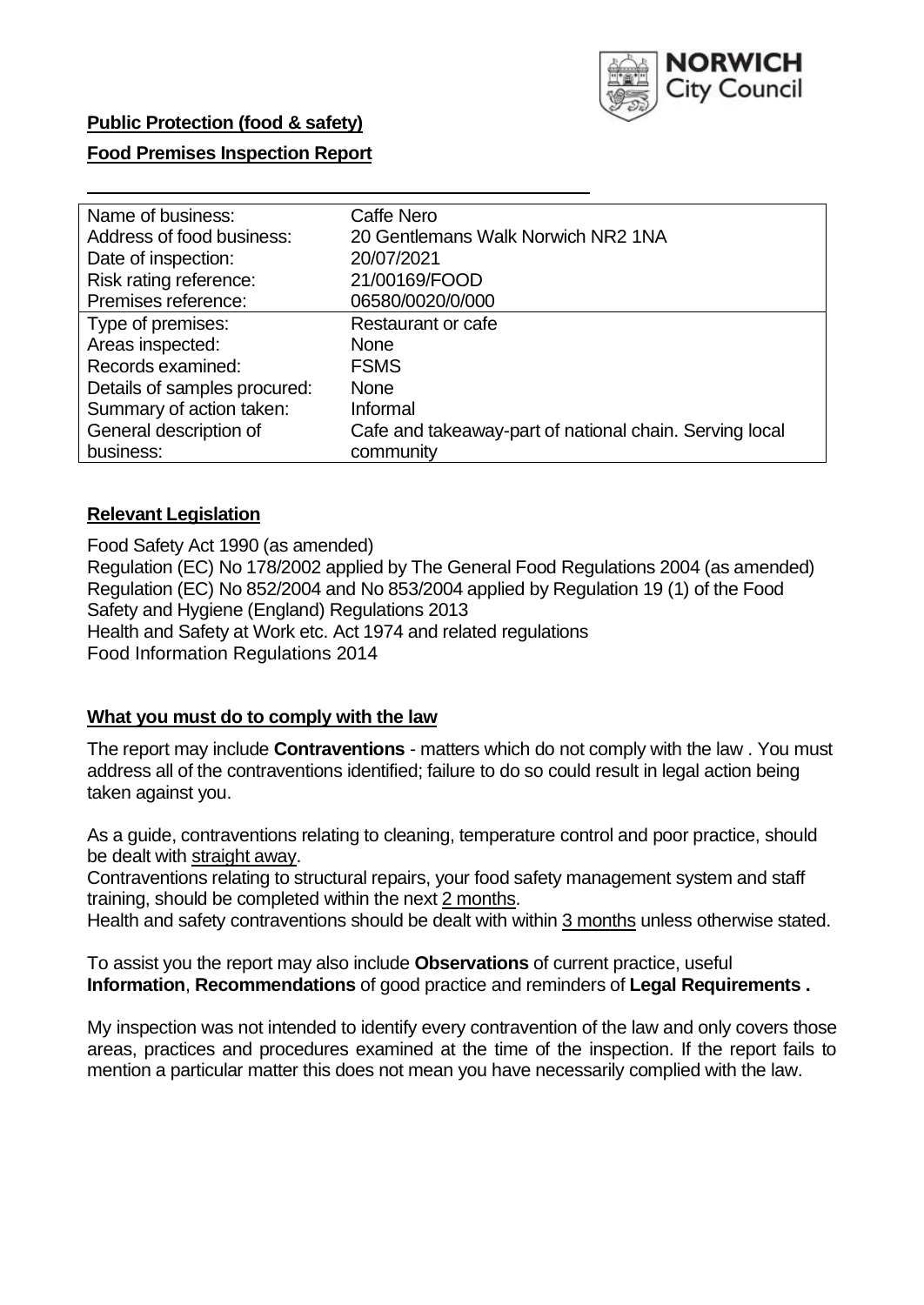# **FOOD SAFETY**

### **How we calculate your Food Hygiene Rating:**

 The food safety section has been divided into the three areas which you are scored against for the hygiene rating: 1. food hygiene and safety procedures, 2. structural requirements and 3. confidence in management/control procedures. Each section begins with a summary of what was observed and the score you have been given. Details of how these scores combine to produce your overall food hygiene rating are shown in the table.

| <b>Compliance Area</b>                     |          |    |           | <b>You Score</b> |                |    |           |    |                |  |  |
|--------------------------------------------|----------|----|-----------|------------------|----------------|----|-----------|----|----------------|--|--|
| Food Hygiene and Safety                    |          |    |           | $\Omega$         | 5              | 10 | 15        | 20 | 25             |  |  |
| <b>Structure and Cleaning</b>              |          |    |           | $\Omega$         | 5              | 10 | 15        | 20 | 25             |  |  |
| Confidence in management & control systems |          |    |           | $\overline{0}$   | 5              | 10 | 15        | 20 | 30             |  |  |
|                                            |          |    |           |                  |                |    |           |    |                |  |  |
| <b>Your Total score</b>                    | $0 - 15$ | 20 | $25 - 30$ |                  | $35 - 40$      |    | $45 - 50$ |    | > 50           |  |  |
| <b>Your Worst score</b>                    | 5        | 10 | 10        |                  | 15             |    | 20        |    | $\blacksquare$ |  |  |
|                                            |          |    |           |                  |                |    |           |    |                |  |  |
| <b>Your Rating is</b>                      | 5        |    |           | 3                | $\overline{2}$ |    |           |    | $\Omega$       |  |  |

Your Food Hygiene Rating is 4 - a good standard



# **1. Food Hygiene and Safety**

 with legal requirements. You have safe food handling practices and procedures and all the Food hygiene standards are high. You demonstrated a very good standard of compliance necessary control measures to prevent cross-contamination are in place. Some minor contraventions require your attention. **(Score 5)** 

#### Hand-washing

**Contravention** The following indicated that hand-washing was not suitably managed:

- the wash hand basin was obstructed by black lids
- no means for hygienically drying hands was easily available at the dedicated wash hand basin
- staff were seen tipping waste water from coffee making process into the dedicated wash hand basin. This water should have been tipped into the washing up sink

## **2. Structure and Cleaning**

 satisfactory standard but there are some repairs and/or improvements which are required The structure facilities and standard of cleaning and maintenance are of a generally in order for you to comply with the law. Pest control and waste disposal provisions are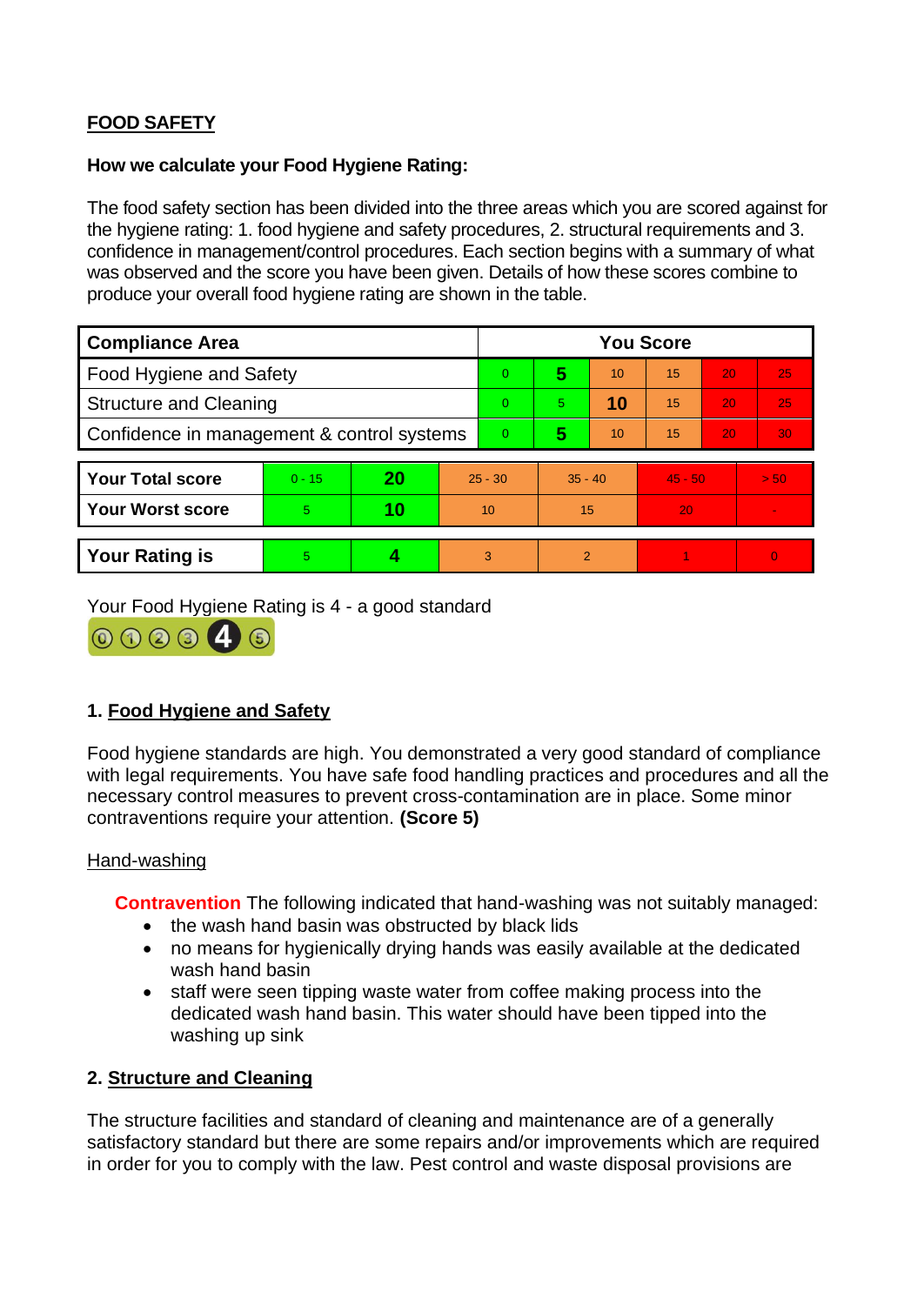adequate. The contraventions require your attention; although not critical to food safety they may become so if not addressed. **(Score 10)** 

#### Cleaning of Structure

**Contravention** The following items were dirty and require more frequent and thorough cleaning:

- floor/wall junctions
- around equipment feet
- behind and under equipment

**Contravention** The following items could not be effectively cleaned and must be covered or made non-absorbent:

- mdf or chipboard shelves
- chipped dented wooden architrave

### Pest Control

**Contravention** Pest proofing is inadequate particularly in the following areas:

- the external doors
- broken electric fly killer

## **3. Confidence in Management**

 of compliance with the law. You have a good track record. There are some minor maintained. Your staff are suitably supervised and trained. You have a good track record. A food safety management system is in place and you demonstrate a very good standard contraventions which require your attention.Your records are appropriate and generally There are some minor contraventions which require your attention. **(Score 5)** 

#### Type of Food Safety Management System Required

**Observation** Your SFBB/food safety management system was in place and working well. I was confident you had effective control over hazards to food.

**Observation** You were date labelling perishable foods appropriately and could demonstrate effective control over food spoilage organisms.

**Observation** You had colour-coded equipment and effective separation between raw and ready-to-eat food at all stages in your operation.

 **Observation** You were monitoring (and recording) the temperatures of your fridges and freezers as well as the temperature of cooked/hot-held food and could demonstrate effective systems for controlling bacterial growth and survival.

#### **Traceability**